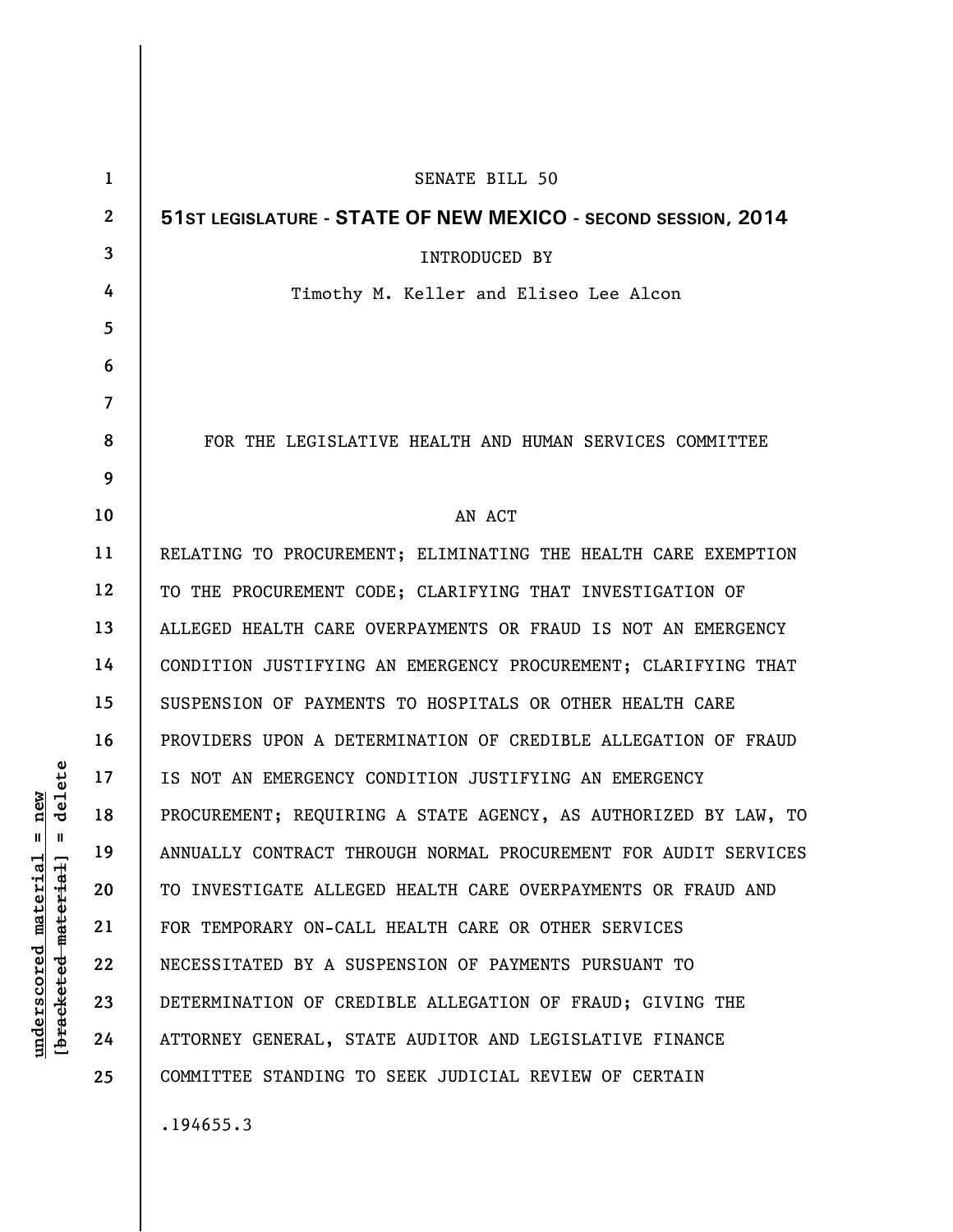**1 2 3 4**  PURCHASING PRACTICES; REQUIRING THE STATE AUDITOR TO COMPILE AND MAINTAIN A LIST OF AUDIT FIRMS APPROVED FOR STATE AND FEDERAL HEALTH CARE PROGRAM AUDITS; MAKING AN APPROPRIATION; DECLARING AN EMERGENCY.

**5** 

**6** 

**7** 

**8** 

**12** 

**13** 

**14** 

**15** 

**16** 

**17** 

**18** 

**19** 

**20** 

**21** 

**22** 

**23** 

**24** 

**25** 

BE IT ENACTED BY THE LEGISLATURE OF THE STATE OF NEW MEXICO:

**SECTION 1.** Section 12-6-1 NMSA 1978 (being Laws 1969, Chapter 68, Section 1) is amended to read:

**9 10 11**   $"12-6-1.$  SHORT TITLE. $--$ [Sections 4-31-1 through 4-31-17 NMSA 1953] Chapter 12, Article 6 NMSA 1978 may be cited as the "Audit Act"."

**SECTION 2.** A new section of the Audit Act is enacted to read:

"[NEW MATERIAL] AUDITS OF STATE AND FEDERAL HEALTH CARE PROGRAMS.--The state auditor shall compile and maintain a list of audit firms approved by the state auditor to conduct audits of state and federal health care programs."

**SECTION 3.** Section 13-1-98.1 NMSA 1978 (being Laws 1998, Chapter 69, Section 1) is amended to read:

"13-1-98.1. HOSPITAL [AND HEALTH CARE] EXEMPTION.--The provisions of the Procurement Code shall not apply to procurement of items of tangible personal property or services by a state agency or a local public body through  $[A, \cdot]$  an agreement with any other state agency, local public body or external procurement unit or any other person [corporation,

 $- 2 -$ 

.194655.3

 $=$  delete **[bracketed material] = delete**  $underscored material = new$ **underscored material = new** bracketed material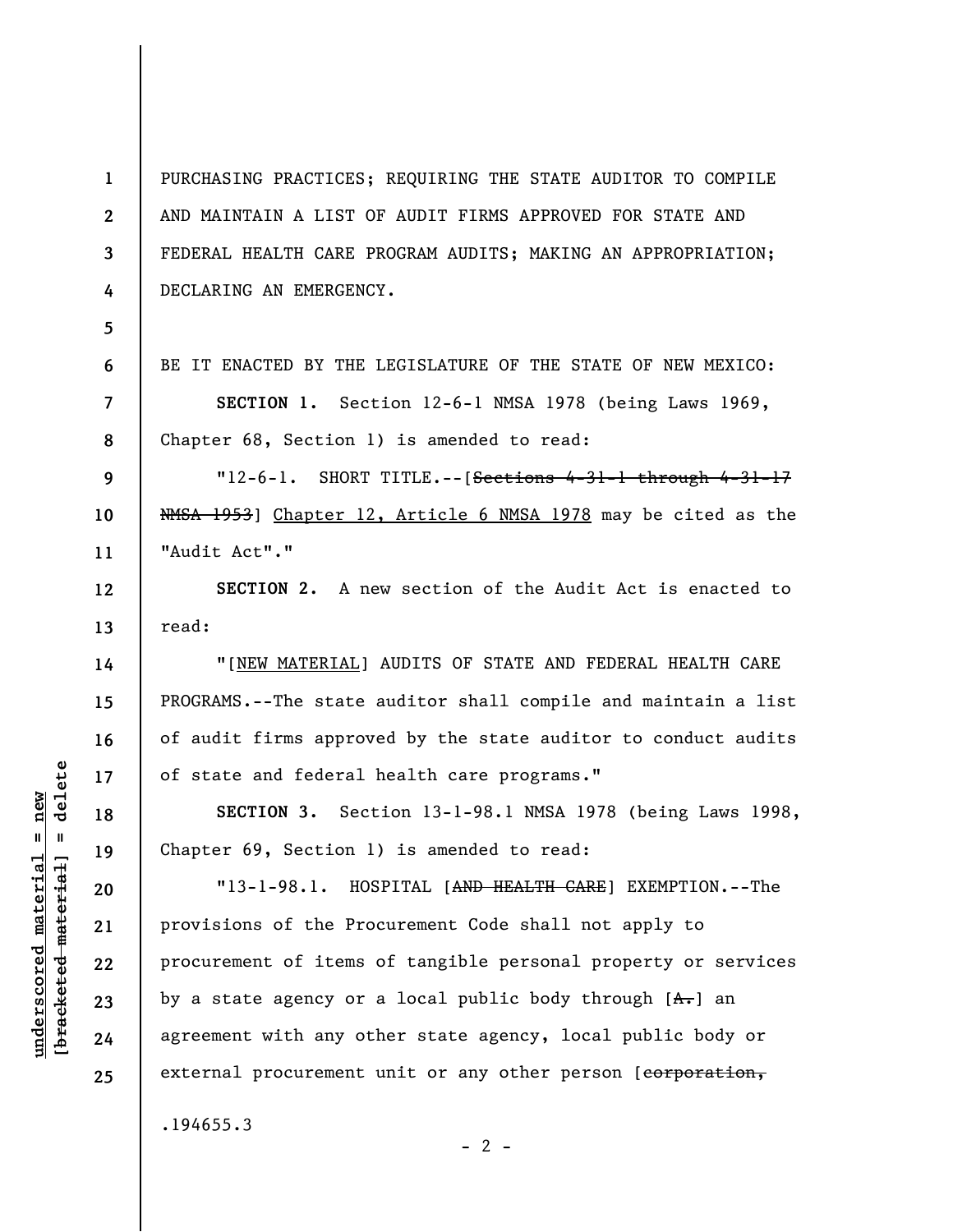**1 2 3 4 5 6 7 8**  organization or association] that provides that the parties to the agreement shall join together for the purpose of making some or all purchases necessary for the operation of public hospitals or public and private hospitals, if the state purchasing agent, [or] a central purchasing office or a chief procurement officer of a state agency makes a determination that the arrangement will or is likely to reduce health care costs [or

**9 10 11 12 13 14 15 16**  B. an agreement with any other state agency, local public body or external procurement unit or any other person, corporation, organization or association for the purpose of creating a network of health care providers or jointly operating a common health care service, if the state purchasing agent or a central purchasing office makes a determination that the arrangement will or is likely to reduce health care costs, improve quality of care or improve access to care]."

**SECTION 4.** Section 13-1-126 NMSA 1978 (being Laws 1984, Chapter 65, Section 99, as amended) is amended to read:

"13-1-126. SOLE SOURCE PROCUREMENT--STANDING TO SEEK JUDICIAL REVIEW.--

A. A contract may be awarded without competitive sealed bids or competitive sealed proposals regardless of the estimated cost when the state purchasing agent,  $[ $\theta$  +  $\theta$ ] a central$ purchasing office or a chief procurement officer of a state agency determines, in writing, that:

.194655.3

delete **[bracketed material] = delete**  $anderscored material = new$ **underscored material = new**  $\mathbf{I}$ bracketed material

**17** 

**18** 

**19** 

**20** 

**21** 

**22** 

**23** 

**24** 

**25** 

 $-3 -$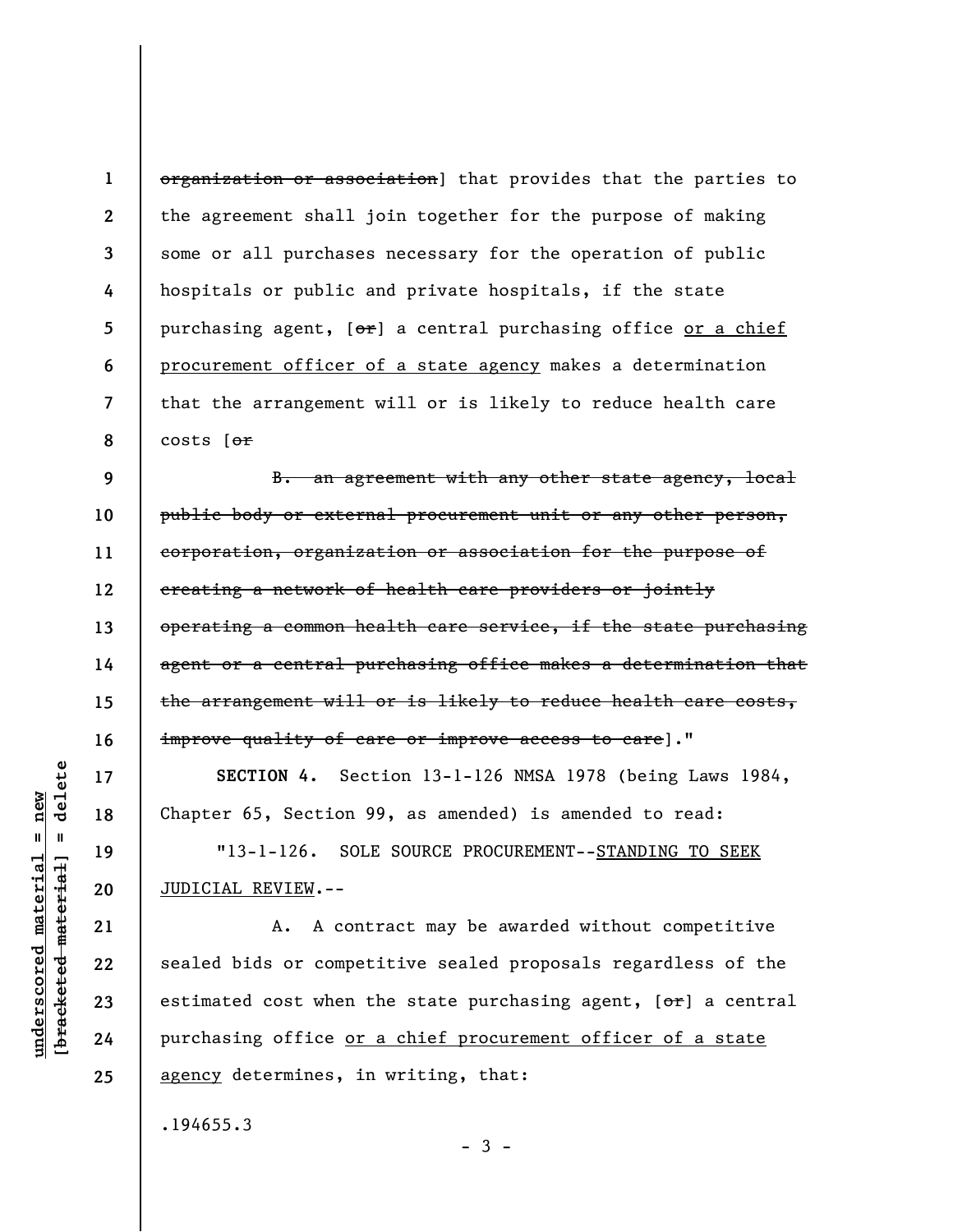**1 2 3 4 5 6 7 8 9 10 11 12 13 14 15 16 17 18 19 20 21 22 23 24 25**  (1) there is only one source for the required service, construction or item of tangible personal property; (2) the service, construction or item of tangible personal property is unique and this uniqueness is substantially related to the intended purpose of the contract; and (3) other similar services, construction or items of tangible personal property cannot meet the intended purpose of the contract. B. The state purchasing agent,  $[**or**]$  a central purchasing office or a chief procurement officer of a state agency shall use due diligence in determining the basis for the sole source procurement, including reviewing available sources and consulting the using agency, and shall include  $[i \pm s]$  a written determination in the procurement file. C. The state purchasing agent,  $[**or**]$  a central purchasing office or a chief procurement officer of a state agency shall conduct negotiations, as appropriate, as to price, delivery and quantity in order to obtain the price most advantageous to the state agency or a local public body. D. A contract for the purchase of research consultant services by institutions of higher learning constitutes a sole source procurement. E. The state purchasing agent,  $[\theta^*]$  a central purchasing office or a chief procurement officer of a state .194655.3 - 4 -

**underscored material = new [bracketed material] = delete**

 $\frac{1}{2}$  intereted material = delete  $underscored material = new$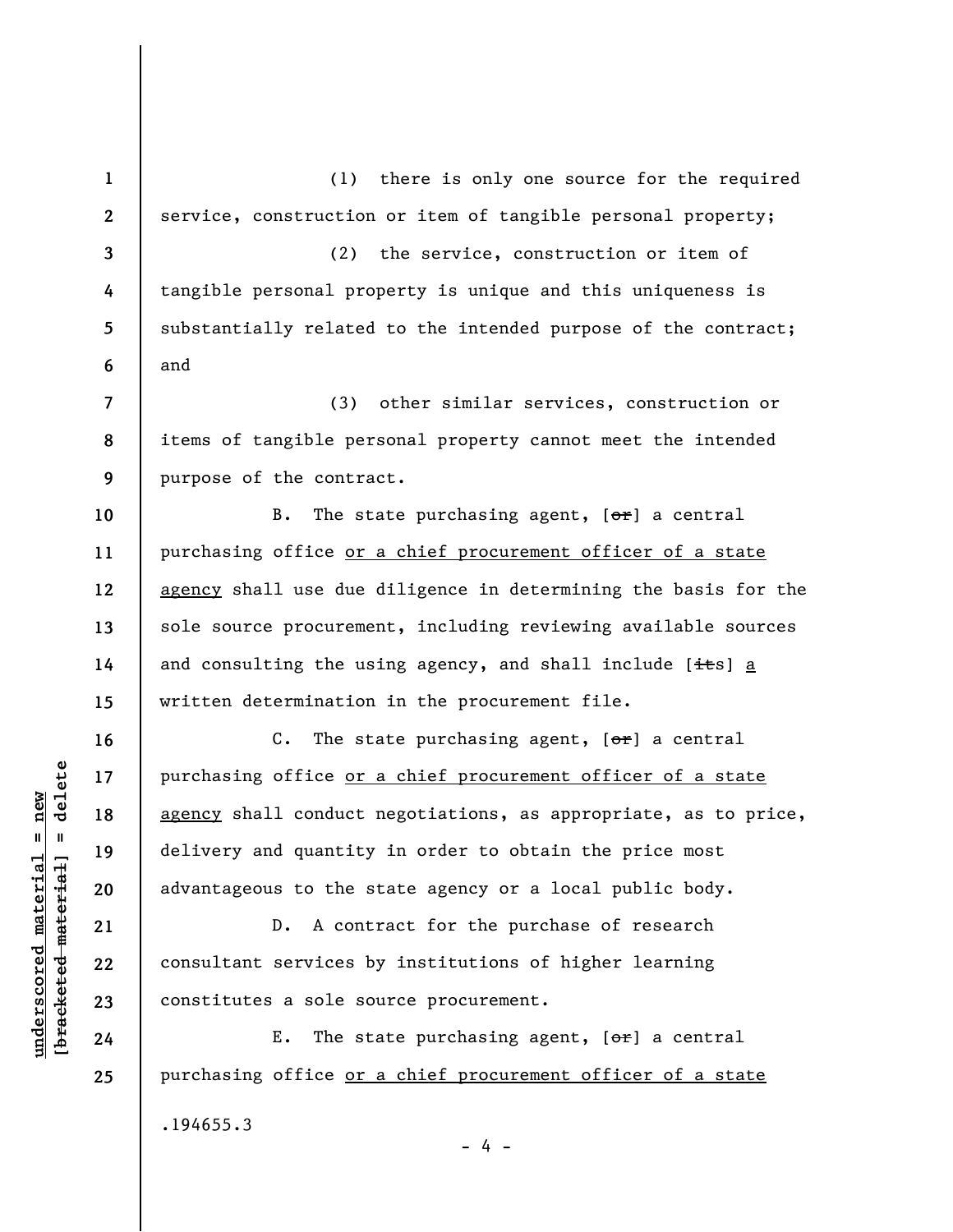| $\mathbf{1}$     | agency shall not circumvent this section by narrowly drafting   |
|------------------|-----------------------------------------------------------------|
| $\boldsymbol{2}$ | specifications so that only one predetermined source would      |
| 3                | satisfy those specifications.                                   |
| 4                | The attorney general, state auditor or<br>$F$ .                 |
| 5                | legislative finance committee may, pursuant to Sections         |
| 6                | 13-1-183 and 39-3-1.1 NMSA 1978, seek judicial review of        |
| $\overline{7}$   | actions of the state purchasing agent, a central purchasing     |
| 8                | office or a chief procurement officer of a state agency         |
| 9                | contrary to the requirements of Subsections B, C and E of this  |
| 10               | section."                                                       |
| 11               | SECTION 5. Section 13-1-127 NMSA 1978 (being Laws 1984,         |
| 12               | Chapter 65, Section 100, as amended) is amended to read:        |
| 13               | "13-1-127. EMERGENCY PROCUREMENTS--STANDING TO SEEK             |
| 14               | JUDICIAL REVIEW.--                                              |
| 15               | The state purchasing agent, $[\theta^*]$ a central<br>Α.        |
| 16               | purchasing office or a chief procurement officer of a state     |
| 17               | agency may make emergency procurements when there exists a      |
| 18               | threat to public health, welfare, safety or property requiring  |
| 19               | procurement under emergency conditions; provided that emergency |
| 20               | procurements shall be made with competition as is practicable   |
| 21               | under the circumstances.                                        |
| 22               | An emergency condition is a situation that<br>B.                |
| 23               | creates a threat to public health, welfare or safety such as    |
| 24               | may arise by reason of floods, fires, epidemics, riots, acts of |
| 25               | terrorism, equipment failures or similar events and includes    |
|                  |                                                                 |

.194655.3

 $[**bracket**et~~ed matched~~ + **net** + **1** + **1**$  = delete **[bracketed material] = delete**  $underscored material = new$ **underscored material = new**

 $- 5 -$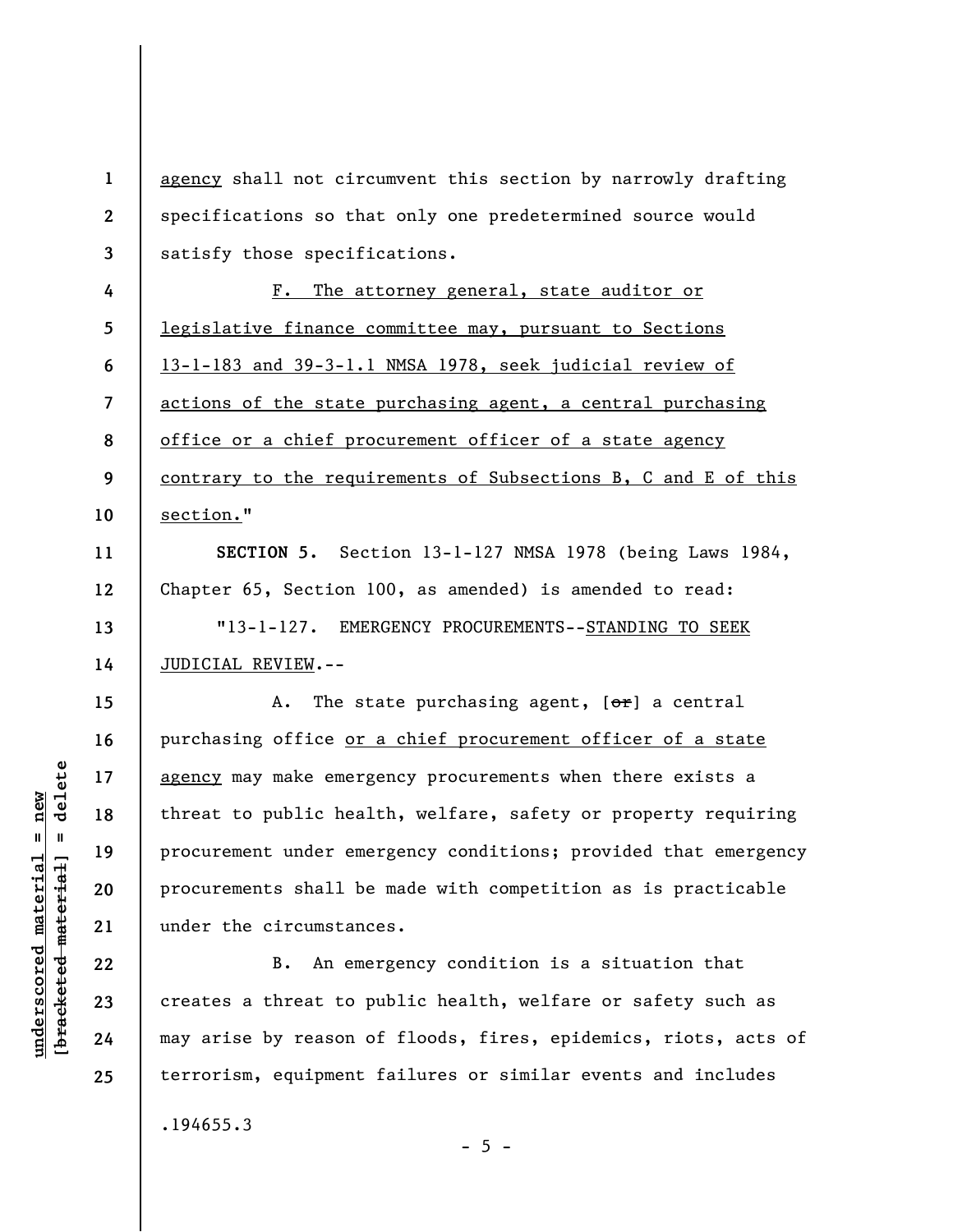**1 2 3 4 5 6 7 8 9 10 11 12 13 14 15 16 17 18 19 20 21 22 23 24 25**  the planning and preparing for an emergency response. The existence of the emergency condition creates an immediate and serious need for services, construction or items of tangible personal property that cannot be met through normal procurement methods and the lack of which would seriously threaten: (1) the functioning of government; (2) the preservation or protection of property; or (3) the health or safety of any person. C. Emergency procurements shall not include: (1) the purchase or lease purchase of heavy road equipment; (2) the purchase of professional services to audit public or private hospitals or any health care provider for alleged health care overpayments or fraud; (3) the purchase or lease of goods or equipment necessitated by a suspension of payments pursuant to a determination made by the human services department of credible allegation of fraud; or (4) the purchase of health care services or other professional services necessitated by a suspension of payments pursuant to a determination made by the human services department of credible allegation of fraud. D. The state purchasing agent,  $[**or**]$  a central purchasing office or a chief procurement officer of a state .194655.3

 $\frac{1}{2}$  intereted material = delete **[bracketed material] = delete**  $underscored material = new$ **underscored material = new**

 $- 6 -$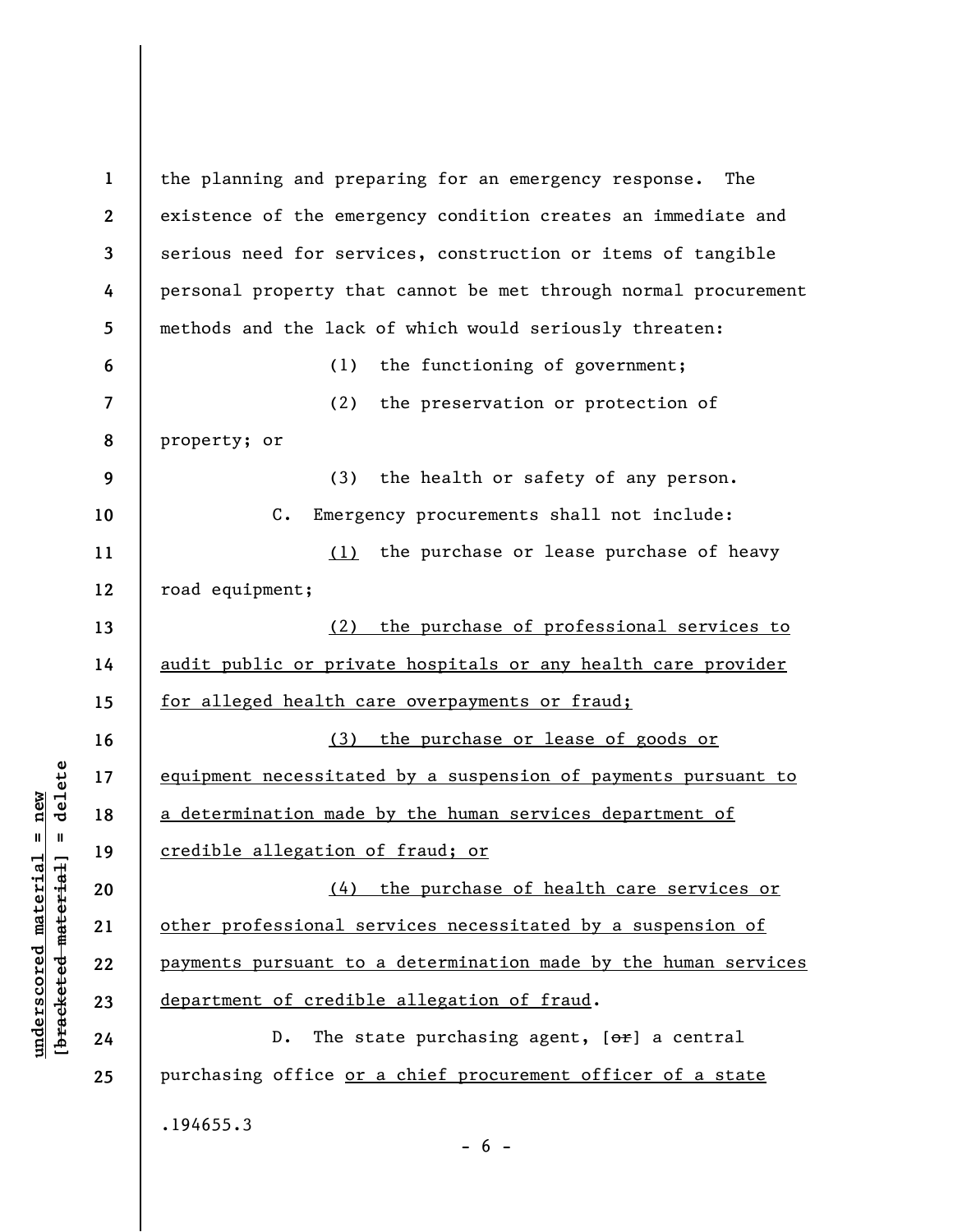agency shall use due diligence in determining the basis for the emergency procurement and for the selection of the particular contractor. The determination shall be in writing and included in the procurement file.

**5 6 7 8 9**  E. Money expended for planning and preparing for an emergency response shall be accounted for and reported to the legislative finance committee and the department of finance and administration within sixty days after the end of each fiscal year.

**10 11 12 13 14 15**  F. The attorney general, state auditor or legislative finance committee may, pursuant to Sections 13-1-183 and 39-3-1.1 NMSA 1978, seek judicial review of actions of the state purchasing agent, a central purchasing office or a chief procurement officer of a state agency contrary to the requirements of this section."

**16 17 SECTION 6.** A new section of the Procurement Code is enacted to read:

"[NEW MATERIAL] PROCUREMENT TO INVESTIGATE ALLEGED HEALTH CARE OVERPAYMENTS OR FRAUD OR NECESSITATED BY SUSPENSION OF PAYMENTS PURSUANT TO A DETERMINATION OF CREDIBLE ALLEGATION OF FRAUD--STANDING TO SEEK JUDICIAL REVIEW.--

A. As used in this section, "state agency" includes the human services department, the department of health, the interagency behavioral health purchasing collaborative and any members of the interagency behavioral health purchasing

- 7 -

.194655.3

 $\frac{1}{2}$  intereted material = delete **[bracketed material] = delete**  $underscored material = new$ **underscored material = new**

**18** 

**19** 

**20** 

**21** 

**22** 

**23** 

**24** 

**25** 

**1** 

**2** 

**3** 

**4**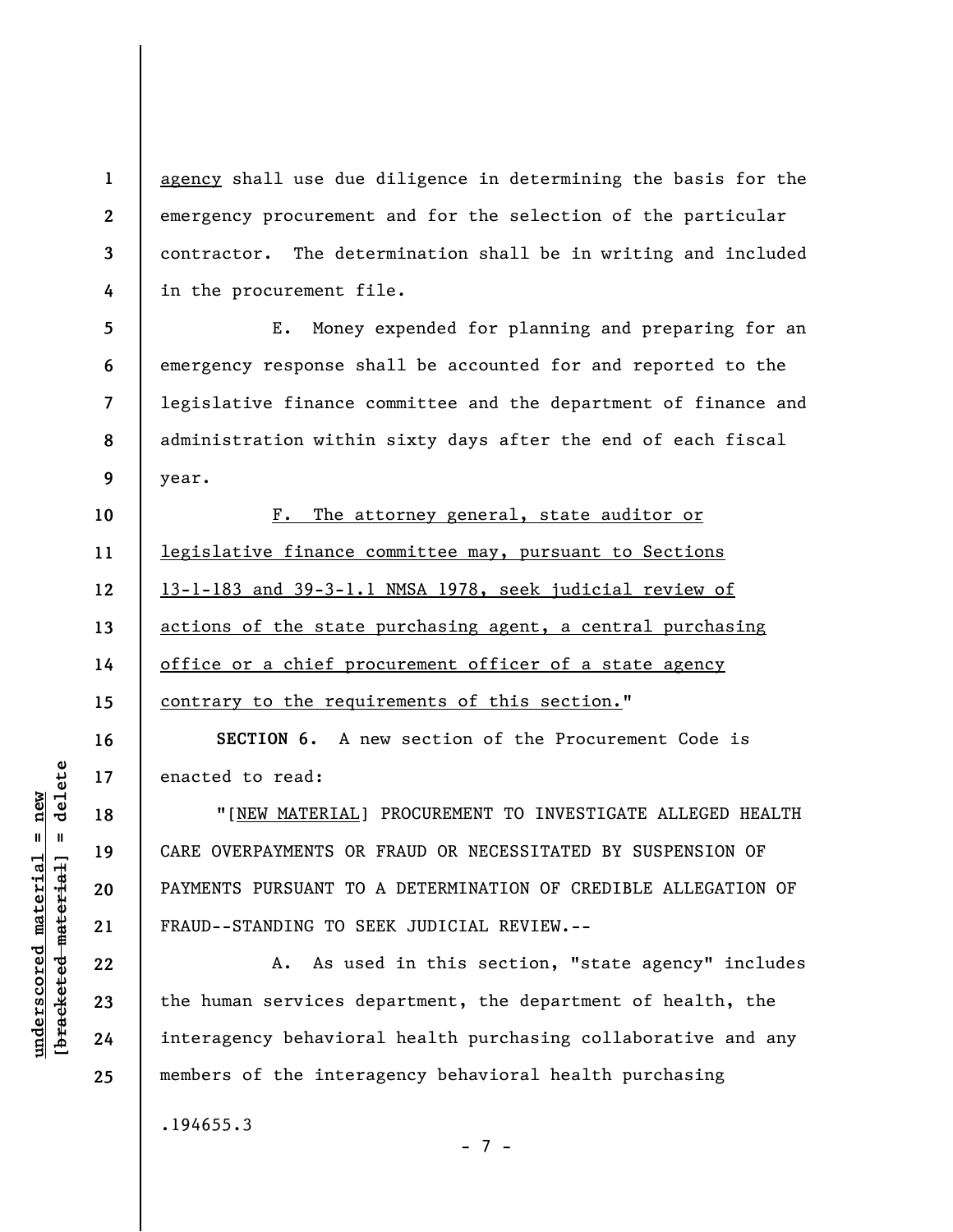**1**  collaborative.

**2 3 4 5 6 7 8 9 10 11 12 13 14 15 16 17 18 19 20 21 22 23 24 25**  B. As authorized by law, a state agency shall: (1) contract annually, and in advance of the need, for: (a) audit or other professional services to investigate alleged health care overpayments or fraud; and (b) on-call temporary health care or other professional services necessitated by a suspension of payments pursuant to a determination of credible allegation of fraud; (2) contract through a competitive sealed proposal process for such audit, on-call temporary health care or other professional services pursuant to the Procurement Code, and give a preference to a resident business as provided by Section 13-1-21 NMSA 1978; (3) not accept a proposal from any party for health care or other professional services unless the offeror and all persons providing services covered under the proposal are registered, licensed or certified as required by law to provide such services in New Mexico; and (4) not accept a proposal for audit services unless the offeror is approved by the state auditor to conduct audits of state and federal health care programs. C. Contracts for on-call temporary health care or other professional services necessitated by a suspension of .194655.3

 $b$ racketed material] = delete **[bracketed material] = delete**  $underscored material = new$ **underscored material = new**

- 8 -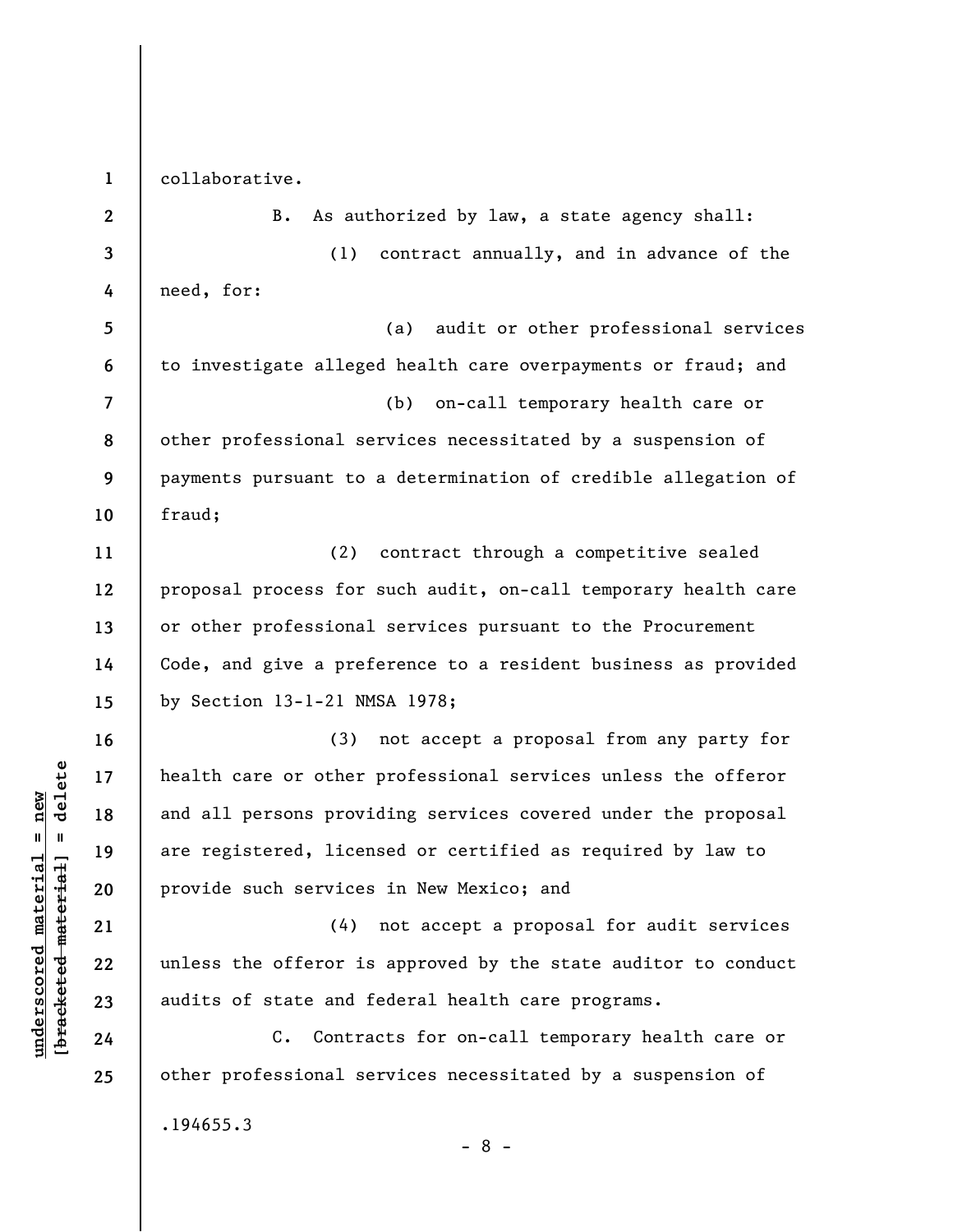payments pursuant to a determination of credible allegation of fraud shall be limited to three months or less and may not be renewed or extended.

**4 5 6 7 8**  D. Each proposal to provide audit, on-call temporary health care or other professional services shall, within five business days of the award, be made public and posted on the web site of the state agency awarding such contract and on the sunshine portal.

**9 10 11 12**  E. The provisions of this section do not apply to any procurement by the office of the attorney general or by the state auditor to investigate alleged health care overpayments or health care fraud.

F. The attorney general, state auditor or legislative finance committee may, pursuant to Sections 13-1-183 and 39-3-1.1 NMSA 1978, seek judicial review of actions of the state purchasing agent, a central purchasing office or a chief procurement officer of a state agency contrary to the requirements of this section."

**SECTION 7.** APPROPRIATION.--One hundred thousand dollars (\$100,000) is appropriated from the general fund to the office of the state auditor for expenditure in fiscal year 2015 to compile and maintain a list of firms approved by the state auditor to conduct audits of state and federal health care programs. Any unexpended or unencumbered balance remaining at the end of fiscal year 2015 shall revert to the general fund.

.194655.3

- 9 -

 $\frac{1}{2}$  intereted material = delete **[bracketed material] = delete**  $underscored material = new$ **underscored material = new**

**1** 

**2** 

**3** 

**13** 

**14** 

**15** 

**16** 

**17** 

**18** 

**19** 

**20** 

**21** 

**22** 

**23** 

**24** 

**25**